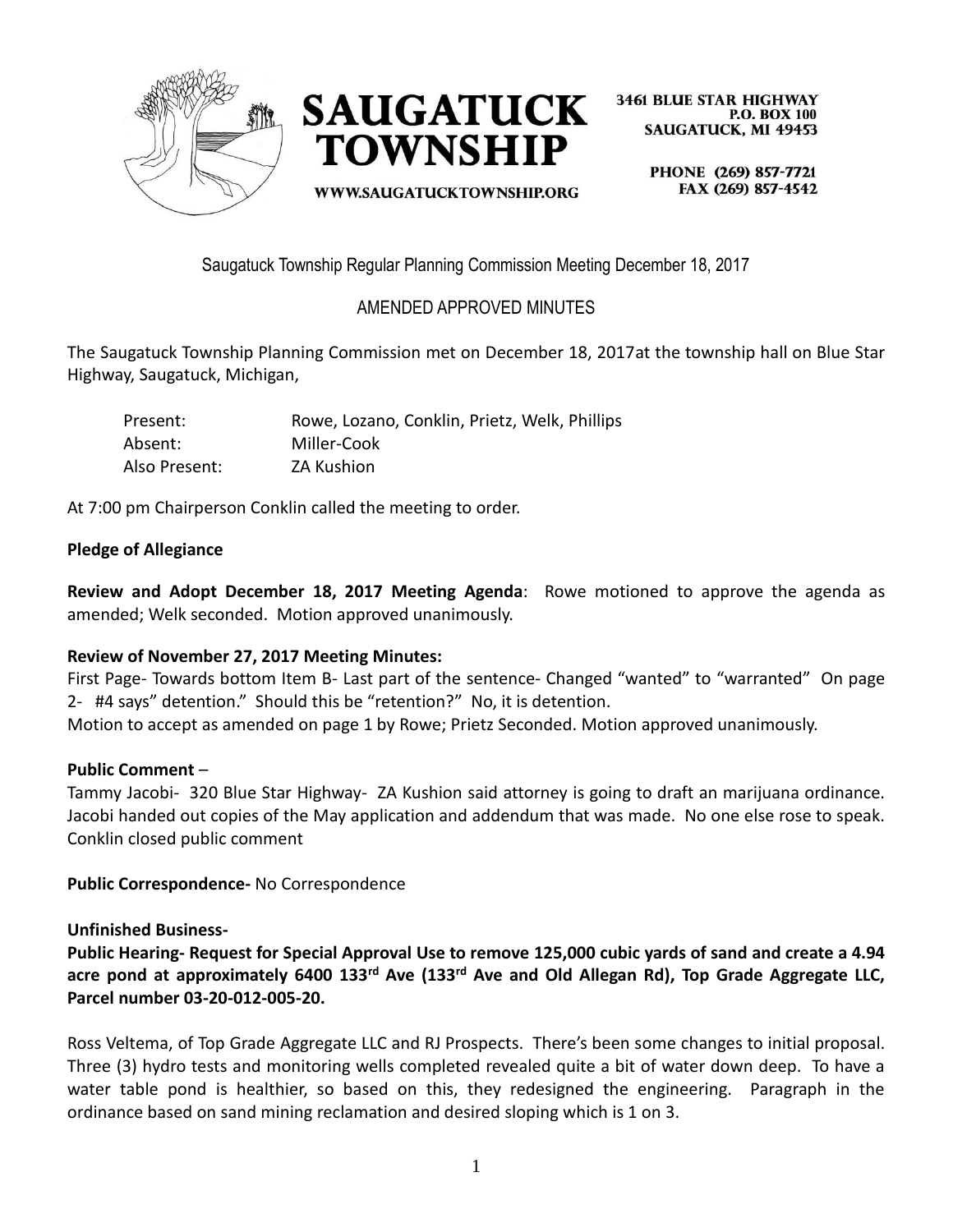Another concern last time was the stream in woods to east was too close. There was more sand to the West so they moved project further west to avoid the stream by 500 feet. Conklin clarified location of stream. Sand is deepest to the west as well so pond would be on far west edge of the property. The yardage went from 125,000 to 400,000 because they are now going into the water table.

Veltema states they are not sure what the end use of the property will be yet. Hoping it will sell as a whole piece to one buyer. If no one buys it, then they will split it into lots. They do not want to put any more resources into engineering the splitting of the property at this time.

Veltema also included some traffic data. There's 900 cars on average on Old Allegan road daily. Also submitted is the proposed haul route. Conklin inquires as to the haul route- it was to be strictly 133rd. Now the haul route calls for 133<sup>rd</sup> and Old Allegan. Is that correct? Veltema replies yes- the goal is to get to a class A road (58<sup>th</sup> and 136<sup>th</sup>). Also included is an average truck count on various sites. Average is 8 loads per day in North Holland, which is about the same size as proposed site. Highest is 13 per day in North Holland, includes double bottom or dump truck. The one in North Dorr quite a bit higher, but still averaging 16 per day, Conklin points out.

Veltema did call the DEQ. Lakeshore Environment informed them the DEQ needs to be involved if pond is over 5 acres or within 500 feet of another body of water. They did not go further with the DEQ based on the recommendation of Lakeshore Environmental. Hydro report gives you extensive reports on water tables drops. Type of excavating they are doing will affect the water table by 6 inches at the most and it will come back after a short time. The other thing that would affect the water table is evaporation and that affect is smaller yet. The only way water would escape the property is through evaporation or wet sand. The water drop is well inside what the water table is annually.

Phillips asks if elevation (finished top grade) is at 637. Is the pond top of the water is 590? Where they are doing the pond is in the lowest part of the property. Where the pond is going, the surrounding grade is actually 630 per Veltema. Pond could be between 8-15 feet is ideal for a pond, projected depth. Phillips asks if silica sand found in the boring samples? Veltema replies yes, class 2. There is clay as well in every boring sample. Prietz confirms that they will be excavating down to the clay layer and stopping. Veltema replies yes.

Welk asks if they will stock the pond? Veltema replies typically they come in naturally, but yes.

Conklin reads from 2<sup>nd</sup> page of Lakeshore Environmental report- Based on the MDEQ's webpage, there are 15 residences water wells within a quarter of a mile of this site and only 3 have shallow wells. Conklin wanted to point out that there are quite a few residences close to this pond. The report makes it quite clear that there should not be any unusual effect on the ground water, even on the shallow wells. Phillips inquires as to average depth of well? 80 Feet? There's no records of shallow wells; 2 in the report at 87 feet, but that's out of 12 wells in the area. Gentleman from audience- his well is 47 feet at 9 gallons per minute and he's across the street.

Conklin- You are not just going to dig a hole and sell the sand? There is going to be more coming in? Veltema- No, just excavation with the exception of maybe top soil. He would like to put something heavier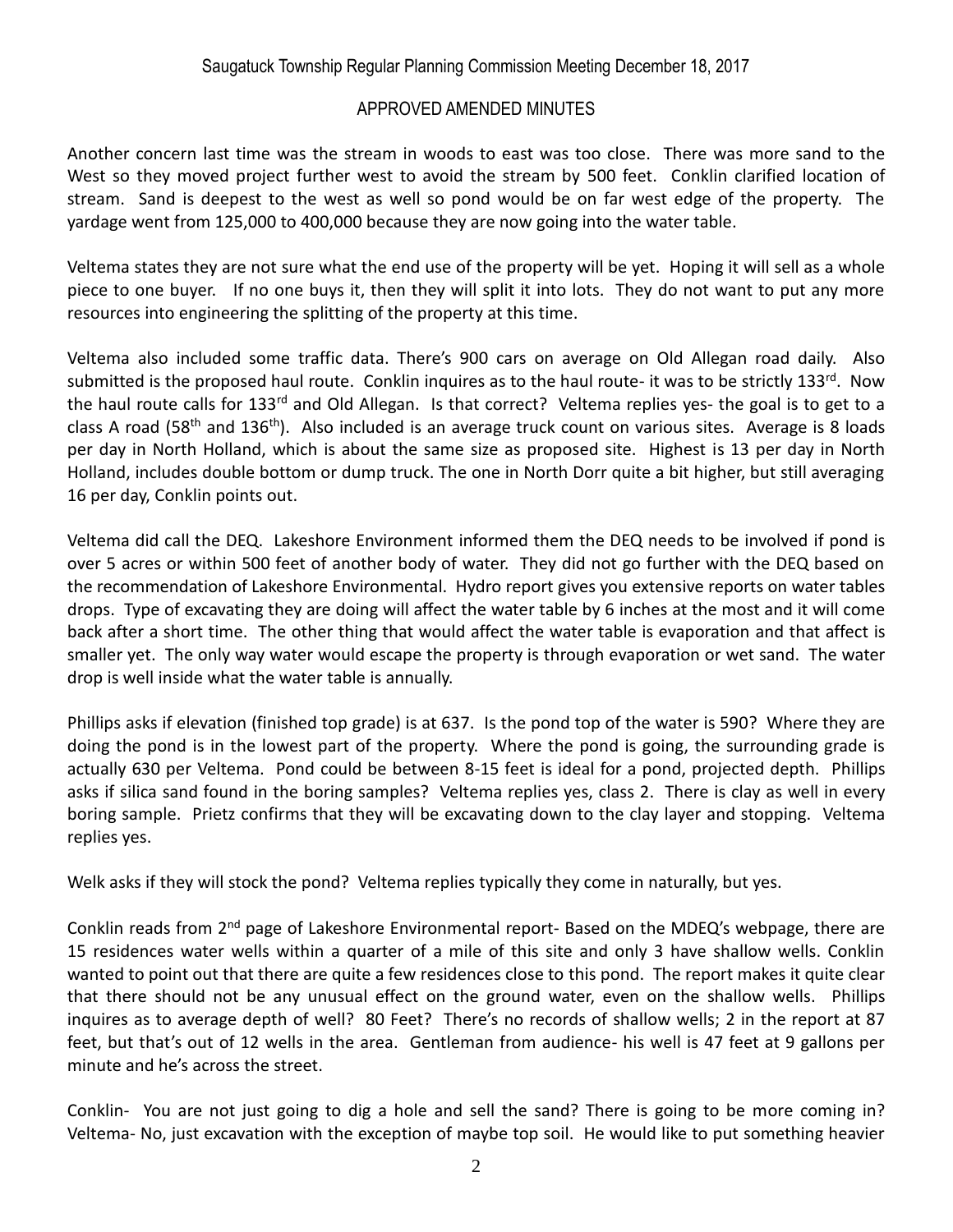on the 1:3 slopes to stop erosion. Conklin- So it is mainly digging a pond and selling the sand? Not a lot of back and forth with trucks? Veltema- Since the hydro test showed water, there's no reason to do a clay lining or haul clay.

Phillips- How long will the excavation take? Veltema he thinks with the demand in the economy, it could be done within 2 years, but he is requesting 5 years. They know that for sure it would be done in 5 years. There's quite a bit of the sand slated for construction by Tulip City Airport.

Conklin- Any other questions?

Conklin- A bit torn about the time frame, shorter time means more trucks per day. Longer time frame is less trucks per day. Veltema will be mainly running 40 yard trucks, so total truck count shouldn't be as much. Mostly it's a winter job as well, so it's a better environment for transportation as folks are inside.

Conklin- Time of day for transporting? Veltema- Operating times- 7-5 Sat. 7-12, no Sundays, no Holidays. That's a typical schedule. Conklin states some folks are concerned about kids after school. Can we cut it off at 3:30 or would it be a hardship? Veltema yes, it would be a hardship for the contractors. They would rather set a speed limit and have rules such as hours of operations, speed limits, no jake brake.

Route to be 133<sup>rd</sup> as primary to 60<sup>th</sup>- Veltema would impose a 25 mile an hour speed limit on the trucks on 60<sup>th</sup>. Posted speed is currently 45 mph on Old Allegan at that point.

ZA Kushion has spoken with the Allegan Co. Road Commission and was told any of the roads, 133<sup>rd</sup>, 60<sup>th</sup> or Old Allegan is fine. They are not concerned about damage to roads. However, ZA Kushion did find out that the DEQ will require a permit because excavation of the pond is within 500 feet of the stream. There was never a pre-application with the DEQ, so they have no idea what the plans are. They need to determine if a permit is needed. In ZA Kushion's memo is the basis of determination. He also states with Special Use Approval, they have to meet all four standards. If not met, conditions can be put on the approval. He does not feel it can be approved as submitted. If approved, ZA Kushion has a list of 7 conditions that need to be applied. As submitted, it has a tough time meeting the standards, 1, 2, and potentially 3.

### Conklin reads the 4 conditions (**Sec. 40-693. - Basis of determination.)**

- *1. The Special Approval Use shall be designed, constructed, operated, and maintained in a manner harmonious with the character of adjacent property and the surrounding area.*
- *2. The Special Approval Use shall not change the essential character of the surrounding area.*
- *3. The Special Approval Use shall not be hazardous to adjacent property or involve Uses, activities, materials or equipment which will be detrimental to the health, safety, or welfare of the persons or property by traffic, parking requirements, noise, vibration, smoke, fumes or glare.*
- *4. The Special Approval Use shall not place demands on public services and facilities in excess of capacity.*

1 and 2 are in question, 3 is also in question and 4 is ok due to response from road commission. There is a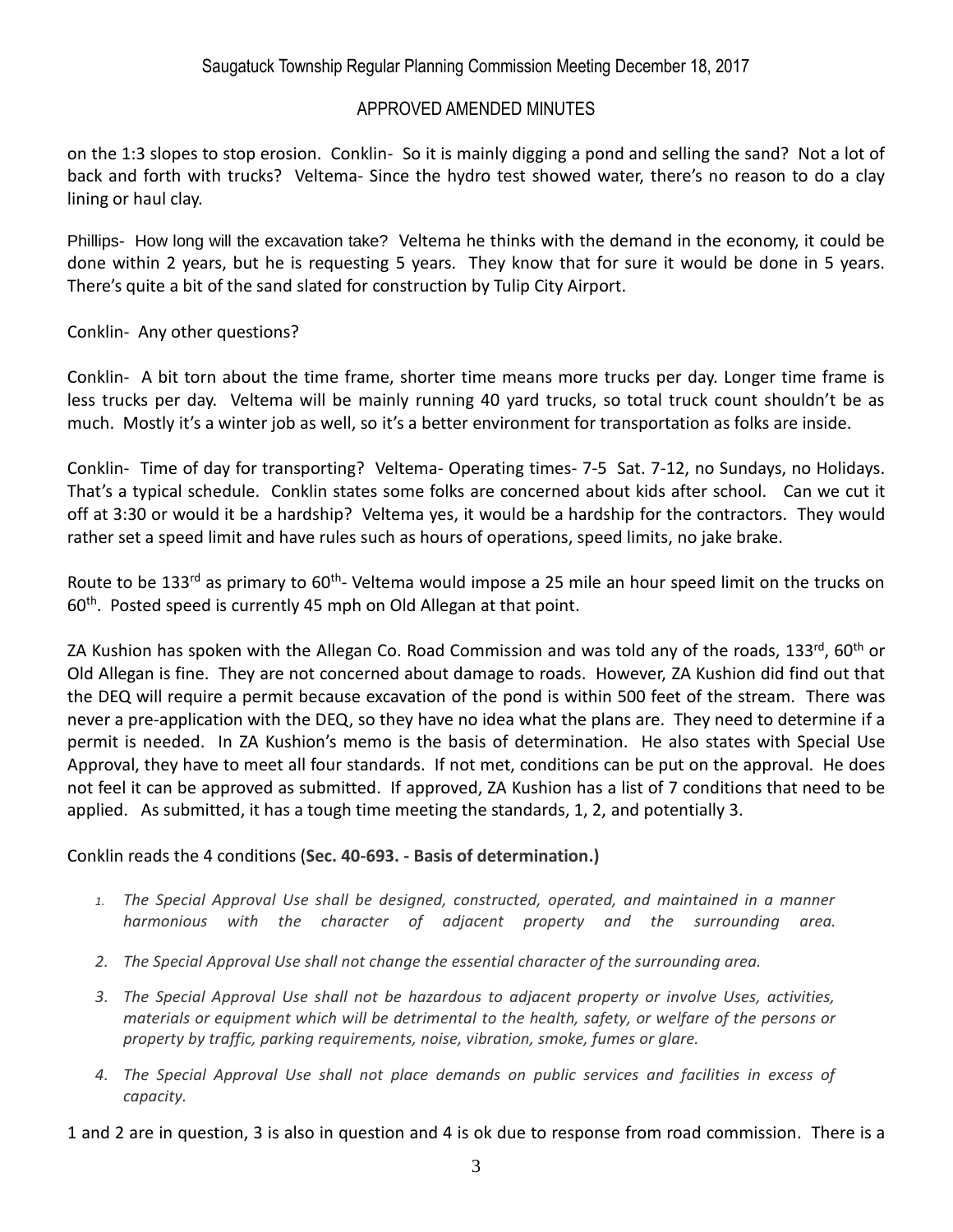brief discussion of other sites that have sand mining activity going on in less populated areas. ZA Kushion confirms that point 4 is ok, but he does question if the proposal fits conditions 1, 2 and 3. Conklin goes over the two other sand mining operations in the area, (one in an industrial zone and the other in an agricultural zone) both are in much less populated areas.

#### **Public Comment:**

Larry Dickie, 6108 Old Allegan Road, Mr. Dickie states homeowners have the property rights- rights to develop their properties, a right to peace and quiet, to safety and to maintain their property values. He applauds the township for requiring the hydro-study contacting the DEQ. Sand mining should not occur in this area as it does not meet the four standards. The pond has an unappealing design and location, a steep slope, and potential chemical treatment. It may perhaps cause issues to the roads as well, all for profit of one company and at the expense of tranquility and safety. Please deny this request.

Jane Dickie, 6108 Old Allegan Road - Sand mining should not be allowed in this clearly residential area with 20 homes nearby. She is concerned about the welfare of the children and the wells in the area. There is no clay barrier to the pond as ties into the ground water source. To maintain a pond of this depth, it will require chemicals and sulfates. Ground water is interconnected unless there is a clay barrier. There are many shallow wells in the area, some with only sand above and below them with no clay barriers. There are risks of contaminated wells, and property devaluation. Please deny this request.

Daniel DeFranco, 6122 Old Allegan Road- Mr. DeFranco is very passionate about Saugatuck which is why he chose to live here. It's a special community. He is right across from the site and feels it will turn into a dump site for five years and concerned about property values as are some of the neighbors he has spoken with. This project undermines property values.

Dayle Harrison, 3108 62nd St- Mr. Harrison is an attorney representing Tom Shashaguay. He has sent a letter to the Planning Commission outlining why this request should be denied. This sand mining project will go on for five years and potentially much longer. It's a residential community- even with conditions, it will be a problem. It will change the community in terms of visual landscape, more fumes, nosier and more traffic for years. In particular the 3rd standard of the **Section 40-693** of the ordinance Mr. Shashaguay is across the street, it will interfere with his personal enjoyment of his property and Mr. Shashaguay believes he cannot sell a parcel for his retirement at a fair price being adjacent to the sand mining operation. There will be road maintenance costs involved. He asks the Planning Commission to please don't base your decision on the conditions that would be placed on this project, but base the decision it on the standards.

Mike Miles 3358 Shagway Drive. He has an 87 ft well. Believes the applicant is telling us what we want to hear and has changed the story to try and make it look like a great deal. It's one applicant vs. a whole room of people who do not want this. The hole is already about 25 deep. Now he wants to go from 100,000 yards to 400,000 yards. Where is the sand coming from? Last time he wanted to fix the land and put a few houses there. Now he wants to get the sand and sell. He questions the traffic- as few as 7 trucks, up to 60? How are the roads supposed to handle this traffic with steep hills built on a swamp? He is very confused by the developer's changing story.

Steve Hickok 6092 133rd Ave. With road hardships and noise he questions the appeal of the pond with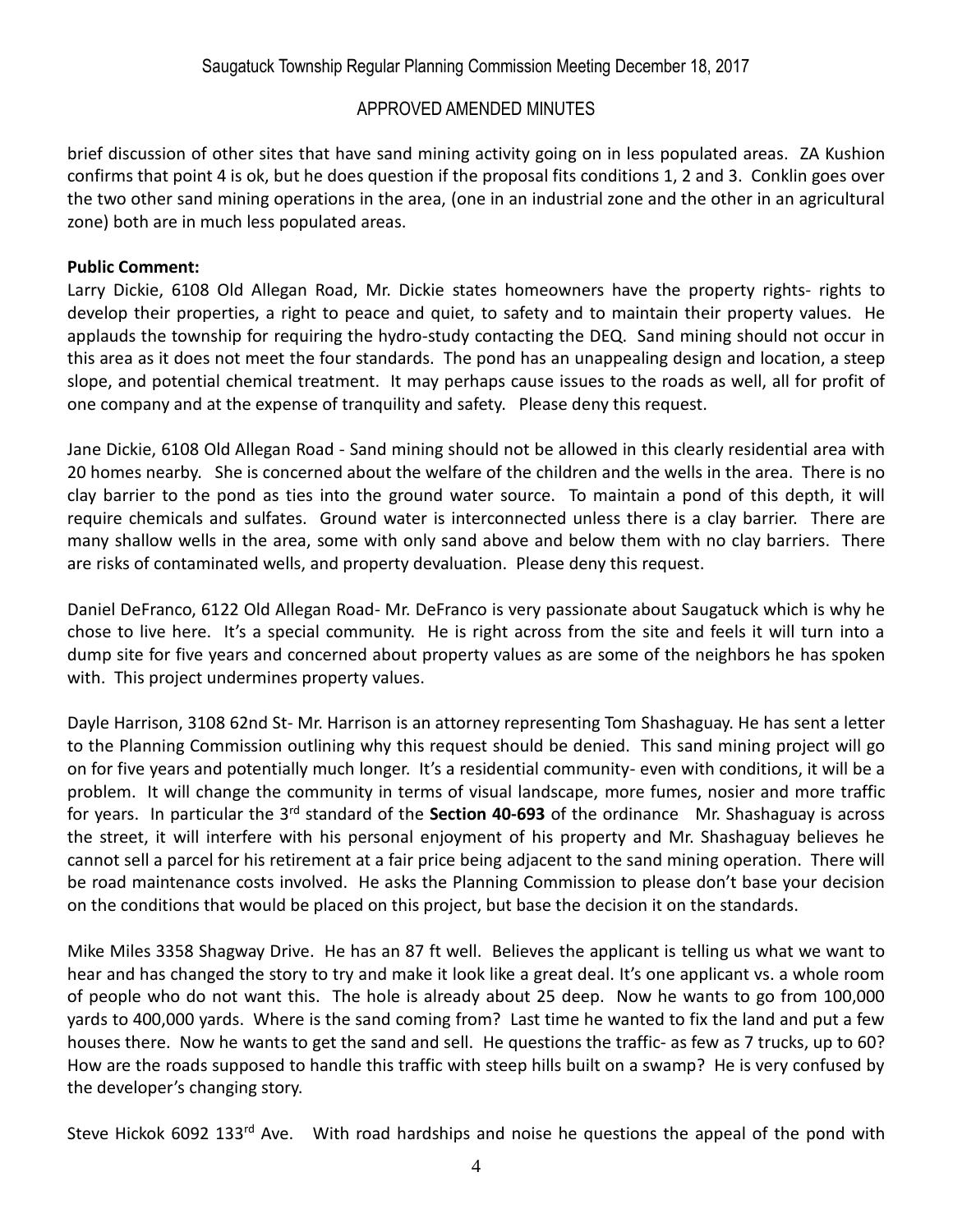steep slopes. He lives across the street and has a very shallow well. 10 children live on 133rd and he's concerned about the welfare of the children. As well as safety, noise, well conditions and so many other unknowns. As a board, with all of the unknowns, why is this an appealing opportunity? Seems like an extremely high risk for the benefit of one company.

Gene Adamczyk, 6045 133rd Avenue, stated this is an emotional topic and people are scared. Mining in a residential area is not allowed. The people are upset as the turnout at the last meeting was about 75 people. This project does not meet the standards especially being "harmonious with the community." 133rd Avenue is a growing neighborhood. It's an opportunity to increase the tax base in the township with houses and should not be for the benefit of one company. If you listen to the developer, the whole conversation is sand mining. There is very little focus on property reclamation or neighborhood improvement. Mr. Adamczyk asks the Planning Commission to please follow the standards. If you do, it's an easy decision.

Conklin closes the public comment portion.

Phillips in regards to point #1- There is no longer a housing development as first proposed. Now we have an open pond and will end up with a fence around it. Lozano and Rowe agree with Phillips. It is not harmonious with the surrounding area. In regards to point #2 Phillips and Rowe point out the first two points go together with harmonious being the same as "essential character".

Point #3- Hazardous to adjacent properties- Conklin states there are recommendations that can be put on it to make it less hazardous. Rowe comments he is conflicted on #3 as 133<sup>rd</sup> is a major road way with a lot of traffic whether this happens or not. Does this raise the bar significantly because of the traffic? Probably not as any 40 yard truck can travel down that road right now whether it's going to that property or not.

There's a potential issue with the ground water. We do have well issues in this township. Great study, very comprehensive, not doubting that, but if it was his well next to this, he would be concerned.

Rowe returns to points one and two which are similar and the general standards "*Special Approval Use only upon a finding of compliance with each of the following standards",* "with each", being key not one or the other, but all. Rowe does not feel like neither one or two meets the standards.

Point #4- Road Commission is not concerned. Rowe and Conklin agree it's a non issue, but again, it's all the conditions, not just some.

**Rowe motions- To deny the application based specifically on points 1 and 2 as it is not harmonious with a residential neighborhood and it will change the essential character of the surrounding area which is residential.**

**Discussion**- Prietz- Do we need to state why it's not harmonious? Rowe**-** Basically it's a residential neighborhood.

Mr. Welk seconds this motion. Conklin asks for any further discussion.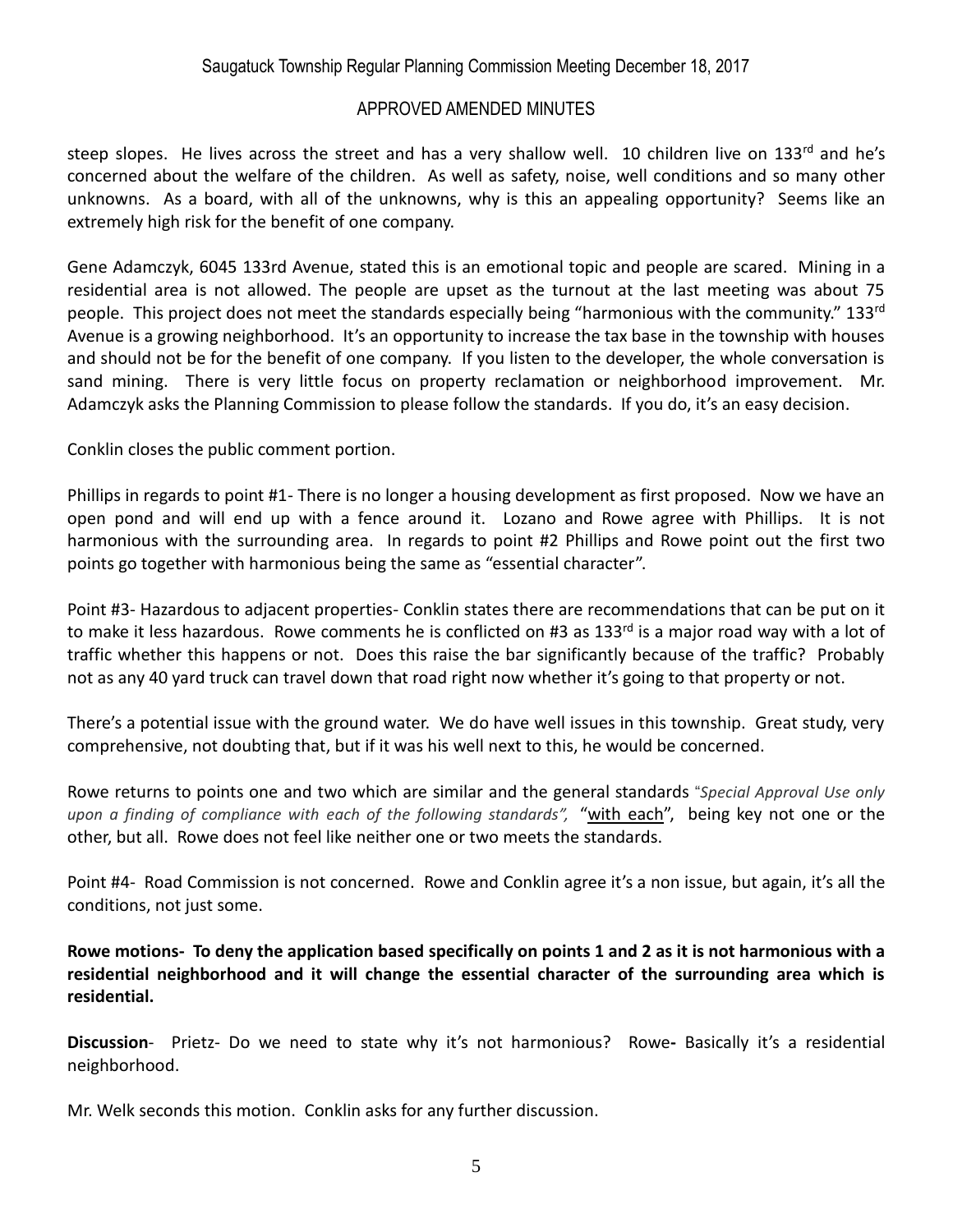Veltema- Please be specific on what standards this vote is based on. He would like clarification that's basing it on 1 and 2. The way the standard is written it has to comply with each standard. Conklin- # 3 could be addressed with a number of conditions, but that's another discussion that we haven't had tonight.

Role call for the vote: Rowe- Votes with his motion to deny the application Welk- Votes to deny the application Lozano- Votes to deny the application Conklin- Votes to deny the application Prietz- Votes to deny the application Welk- Votes to deny the application Phillips- Votes to deny the application Unanimously denied.

Veltema- asks for the minutes to be posted and Conklin says they will be.

ZA Kushion- We should look at our mining rules in the January or February meeting

Question from the audience- What is Veltema's recourse- Would he come back to you with a lawyer? No, he would go to ZBA (Zoning Board of Appeals) which could send it back to the Planning Commission to look at it again, but it's probably hard to do being a unanimous decision though. A discussion ensues on point 3, and some issues that could be brought as well, like a pond with a fence around it. The increased yardage as well 400,000 instead of 125,000 which are the numbers that the Road Commission did not have when they said all roads would be fine. The yardage increase happened tonight in this meeting.

**Discussion**- ZA Kushion & Phillips- ZA Kushion went to Laketown's planning commission last night re: the Darby issue- doesn't sound like it will happen. One other thing- four houses in industrial zoning are having issues are having with obtaining a 2<sup>nd</sup> Mortgage or Home Equity loans. They want to know who can they be bumped out of that and be blended in? ZA Kushion wanted them to come to the meeting, but they didn't act on it. There was no application made. May be brought up at a later date

**New Business-** Approval of the Planning Commission dates. Conklin wants to know why that's on there is something changing?- Kushion- No, it's the 4th Monday it's the same.

**Public Comment-** None

**Township Board Updates and Planning Commission Comment-** None

**Next Planning Commission Meeting-** January 22, 2018- Conklin & Rowe won't be here and PC can't meet without a Chair, Vice Chair. Need to cancel that meeting. Conklin can meet week prior if something is pressing.

**Motion to Adjourn** by Rowe with Prietz seconding is unanimously approved. Adjourned 8:21 PM